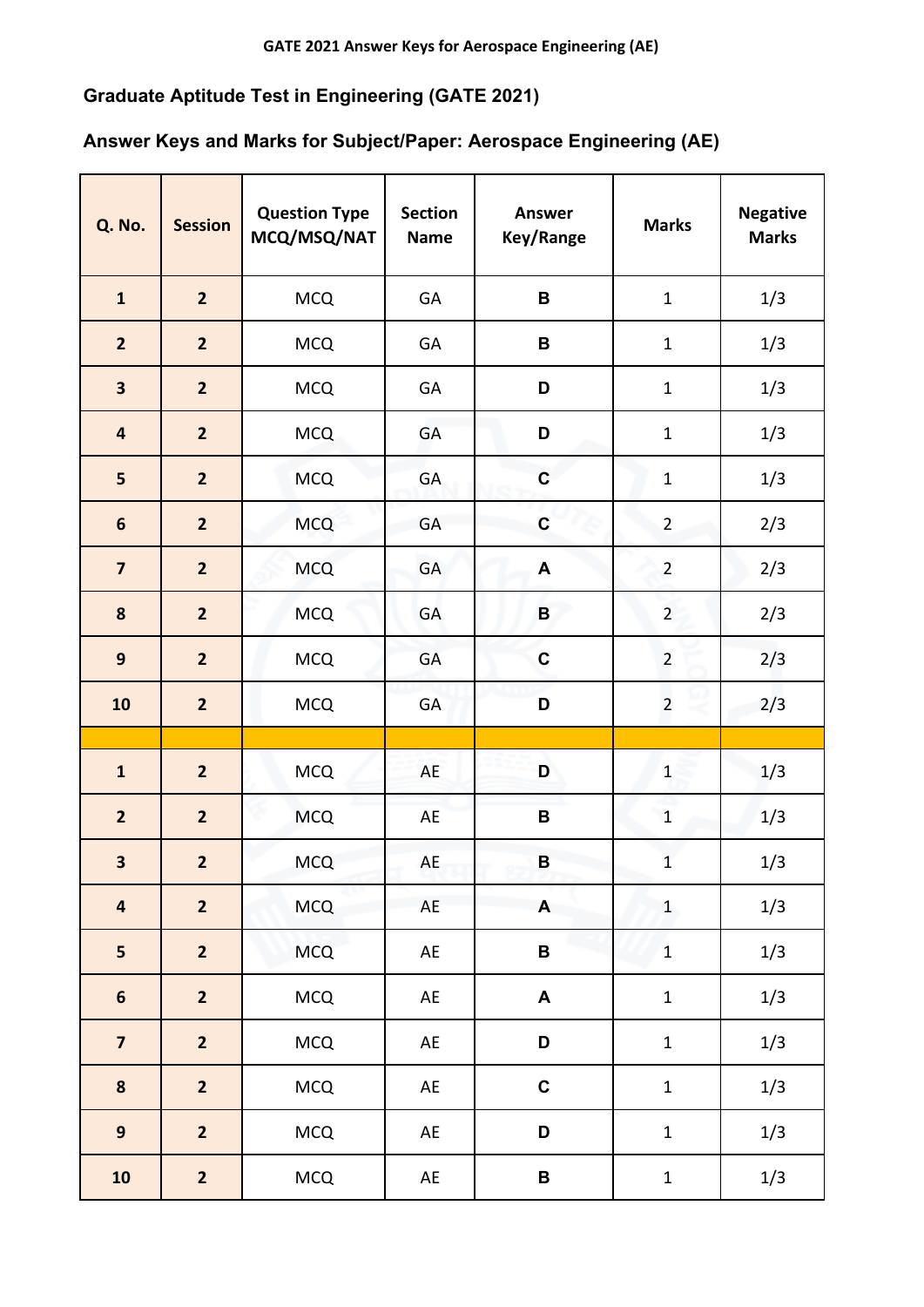## **GATE 2021 Answer Keys for Aerospace Engineering (AE)**

| <b>Q. No.</b> | <b>Session</b>          | <b>Question Type</b><br>MCQ/MSQ/NAT | <b>Section</b><br><b>Name</b> | <b>Answer</b><br>Key/Range | <b>Marks</b>   | <b>Negative</b><br><b>Marks</b> |
|---------------|-------------------------|-------------------------------------|-------------------------------|----------------------------|----------------|---------------------------------|
| 11            | $\overline{2}$          | <b>MCQ</b>                          | AE                            | D                          | $\mathbf{1}$   | 1/3                             |
| 12            | $\overline{2}$          | <b>MCQ</b>                          | AE                            | $\mathbf c$                | $\mathbf{1}$   | 1/3                             |
| 13            | $\overline{2}$          | <b>MCQ</b>                          | AE                            | B                          | $\mathbf{1}$   | 1/3                             |
| 14            | $\overline{2}$          | <b>MSQ</b>                          | AE                            | A; B; C                    | $\mathbf{1}$   | $\pmb{0}$                       |
| 15            | $\overline{2}$          | <b>MSQ</b>                          | AE                            | A; B; D                    | $\mathbf 1$    | $\pmb{0}$                       |
| 16            | $\overline{2}$          | <b>MSQ</b>                          | AE                            | A; B                       | $\mathbf{1}$   | 0                               |
| 17            | $\overline{2}$          | <b>NAT</b>                          | AE                            | $0$ to $0$                 | $\mathbf{1}$   | $\pmb{0}$                       |
| 18            | $\overline{2}$          | <b>NAT</b>                          | AE                            | 0.02 to 0.03               | $\mathbf{1}$   | 0                               |
| 19            | $\overline{2}$          | <b>NAT</b>                          | AE                            | 264 to 264                 | $\mathbf{1}$   | $\pmb{0}$                       |
| 20            | $\overline{2}$          | <b>NAT</b>                          | AE                            | 4 to 4                     | $\mathbf{1}$   | $\pmb{0}$                       |
| 21            | $\overline{2}$          | <b>NAT</b>                          | AE                            | $0$ to $0$                 | $\mathbf{1}$   | 0                               |
| 22            | $\overline{2}$          | <b>NAT</b>                          | <b>AE</b>                     | $0.2$ to $0.2$             | $\mathbf 1$    | $\pmb{0}$                       |
| 23            | $\overline{2}$          | <b>NAT</b>                          | AE                            | 64.30 to 64.60             | $\mathbf{1}$   | 0                               |
| 24            | $\overline{2}$          | <b>NAT</b>                          | AE                            | 6.50 to 6.60               | $\mathbf{1}$   | $\pmb{0}$                       |
| 25            | $\overline{2}$          | <b>NAT</b>                          | AE                            | 7.75 to 7.77               | $\mathbf{1}$   | $\pmb{0}$                       |
| 26            | $\overline{\mathbf{2}}$ | <b>MCQ</b>                          | AE                            | $\mathbf{A}$               | $\overline{2}$ | 2/3                             |
| 27            | $\overline{2}$          | <b>MCQ</b>                          | AE                            | $\mathbf C$                | $\overline{2}$ | 2/3                             |
| 28            | $\overline{2}$          | <b>MCQ</b>                          | AE                            | $\, {\bf B}$               | $\overline{2}$ | 2/3                             |
| 29            | $\overline{2}$          | <b>MCQ</b>                          | AE                            | $\mathbf C$                | $\overline{2}$ | 2/3                             |
| 30            | $\overline{2}$          | <b>MCQ</b>                          | AE                            | D                          | $\overline{2}$ | 2/3                             |
| 31            | $\overline{2}$          | <b>MSQ</b>                          | AE                            | B; D                       | $\overline{2}$ | $\pmb{0}$                       |
| 32            | $\overline{2}$          | <b>MSQ</b>                          | AE                            | B; C                       | $\overline{2}$ | $\pmb{0}$                       |
| 33            | $\overline{\mathbf{2}}$ | <b>MSQ</b>                          | AE                            | D                          | $\overline{2}$ | $\pmb{0}$                       |